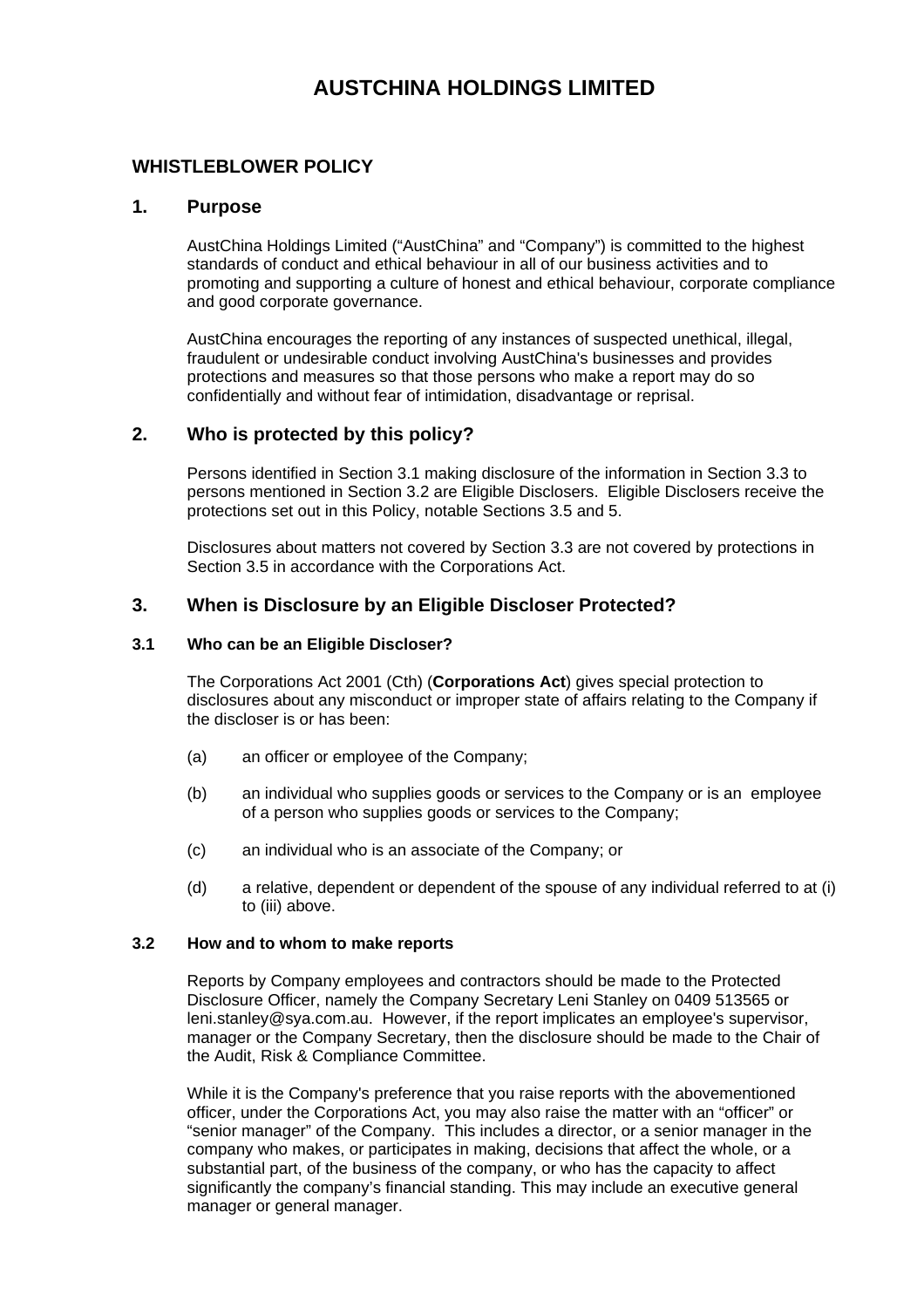A report may also be made to an external auditor of the Company, ASIC, APRA or a legal practitioner for the purpose of obtaining legal advice or legal representation in relation to the operation of the whistleblower provisions in the Corporations Act.

Reports may be made anonymously.

#### **3.3 Meaning of Reportable Conduct**

A person (an Eligible Discloser) may make a report (**report**) under this Policy if he or she has reasonable grounds to suspect that a Company director, officer, employee, contractor, supplier, tenderer or other person who has business dealings with the Company has engaged in conduct (**Reportable Conduct**) which:

- (a) is dishonest, fraudulent or corrupt, including bribery or other activity in breach of the Company's Anti-bribery Policy;
- (b) is unethical or in breach of the Company's policies (such as dishonestly altering company records or data, adopting questionable accounting practices or wilfully breaching the Company' Code of Conduct or other policies or procedures;
- (c) is illegal activity (such as theft, violence, harassment or intimidation, criminal damage to property or other breaches of state or federal law);
- (d) is potentially damaging to the Company, its employees or third parties;
- (e) amounts to an abuse of authority;
- (f) involves harassment, discrimination, victimisation or bullying, other than personal work-related grievances as defined in the Corporations Act;
- (g) may cause financial loss to the Company or damage its reputation or be otherwise detrimental to the Company's interests; or
- (h) involves any other kind of misconduct or an improper state of affairs or circumstances.

#### **3.4 Work-related grievances excluded**

Reports that relate to work-related grievances are not be protected under this Policy. The following are examples of work-related grievances:

- (a) an interpersonal conflict between a discloser and another employee;
- (b) a decision relating to the engagement, transfer or promotion of a discloser;
- (c) a decision relating to the terms and conditions of employment of a discloser; or
- (d) a decision to suspend or terminate the employment of a discloser, or otherwise to discipline the discloser.

These matters are dealt with under the Company's policies relating to employee conduct and grievances.

#### **3.5 Protections for Eligible Whistleblowers**

The protections given by the Corporations Act when these conditions are met are:

(a) the whistleblower is immune from any civil, criminal or administrative legal action (including disciplinary action) for making the disclosure;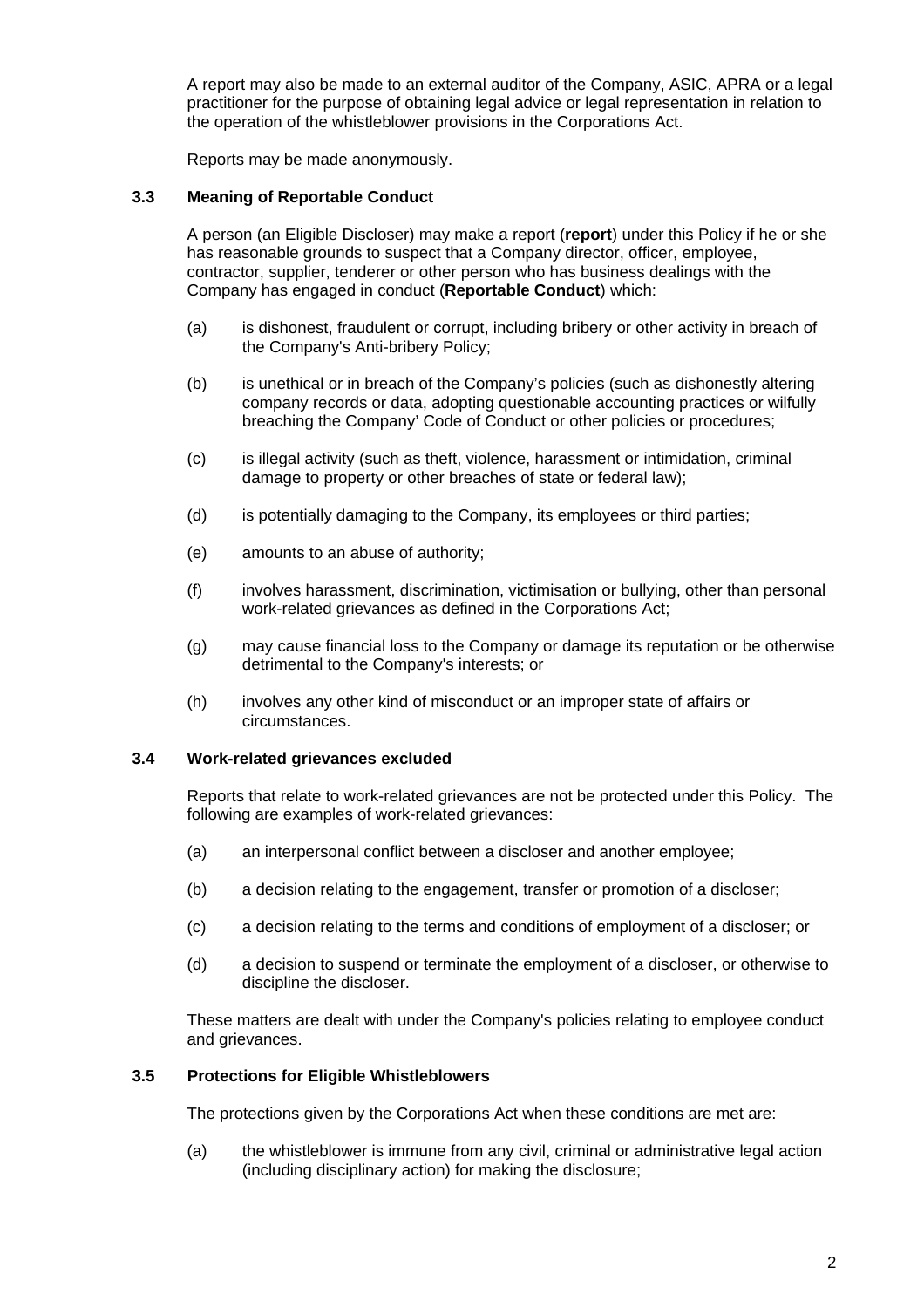- (b) no contractual or other remedies may be enforced, and no contractual or other right may be exercised, against the whistleblower for making the report;
- (c) in some circumstances, the reported information is not admissible against the whistleblower in criminal proceedings or in proceedings for the imposition of a penalty;
- (d) anyone who causes or threatens to cause detriment to a whistleblower or another person in the belief or suspicion that a report has been made, or may have been made, proposes to or could be made, may be guilty of an offence and may be liable for damages;
- (e) a whistleblower's identity cannot be disclosed to a Court or tribunal except where considered necessary; and
- (f) the person receiving the report commits an offence if they disclose the substance of the report or the whistleblower's identity, without the whistleblower's consent, to anyone except ASIC, APRA, the AFP or a lawyer for the purpose of obtaining legal advice or representation in relation to the report.

# **4. How we will investigate Reportable Conduct**

## **4.1 Investigations**

The Company will investigate all matters of Reportable Conduct reported in accordance with this policy as soon as practicable after the matter has been reported. The Protected Disclosure Officer (or another person to whom you made a report in accordance with this policy) may, with your consent, appoint a person to assist in the investigation of a report.

Investigations will be conducted in an objective and fair manner, and otherwise as is reasonable and appropriate having regard to the nature of the Reportable Conduct and relevant circumstances.

The nature of investigation processes and enquiries will be determined by the nature and substance of the report. Generally, as soon as practicable after receipt of the report, if the report is not anonymous, a Protected Disclosure Officer (or another person to whom you made a report in accordance with this policy) or investigator will contact you to discuss the investigation process, including who may be contacted and other relevant matters.

Where a report is submitted anonymously, the Company will undertake investigations and enquiries based on the information it received.

#### **4.2 Feedback about an investigations**

Where appropriate, the Company will provide feedback to you regarding the investigation's progress and/or outcome (subject to considerations of the privacy of those against whom allegations are made).

# **5. Eligible Whistleblowers - Confidentiality and Projection from Detriment**

# **5.1 Context**

Pursuant to the requirements set out in section 3, the Company is committed to ensuring confidentiality in respect of all matters raised in accordance with this policy, and to ensuring that those who make a report are treated fairly, do not suffer detriment and enjoy maximum possible protection of their identity and confidentiality.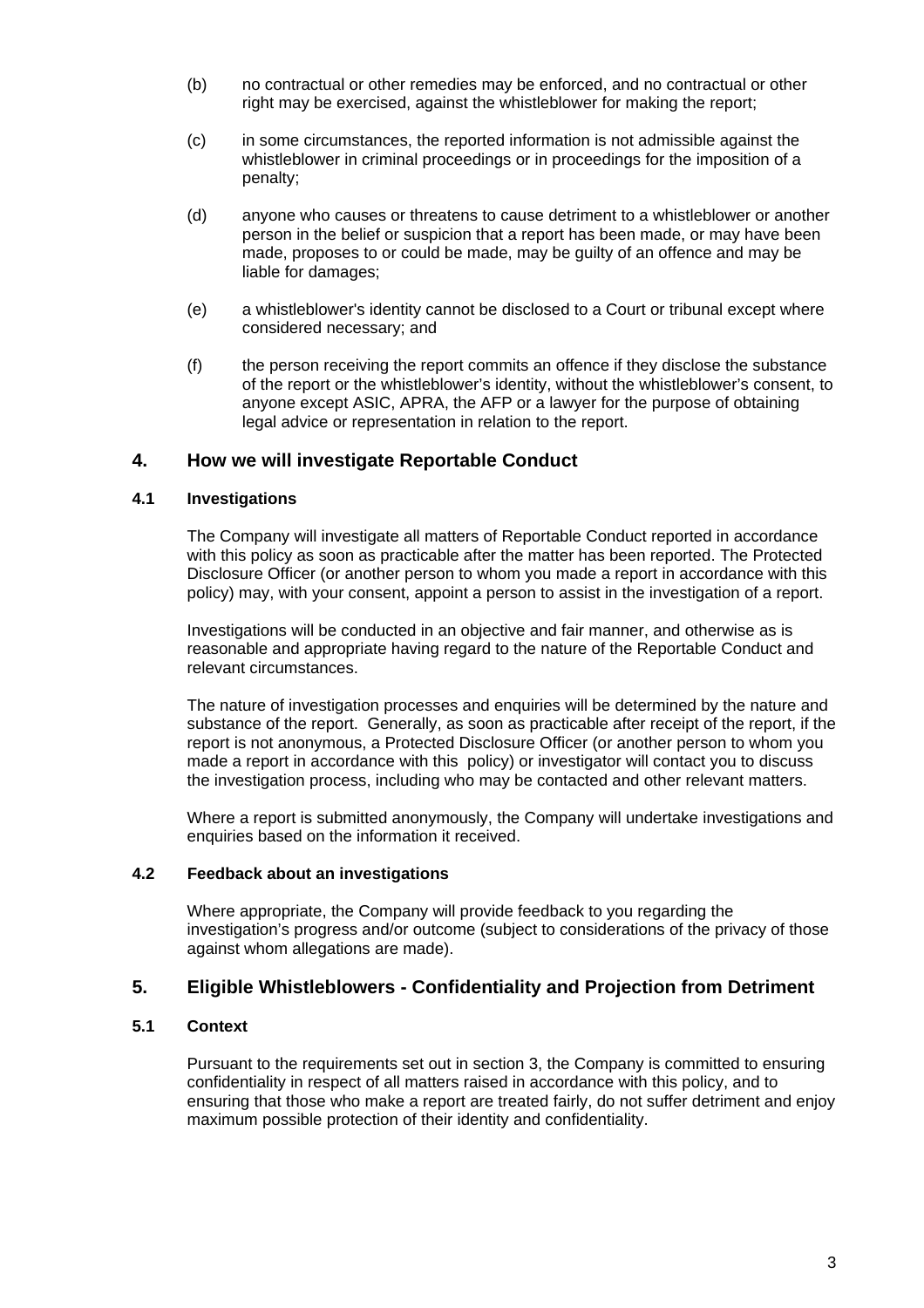## **5.2 Protection from detriment**

If you are subjected to detriment as a result of making a report in accordance with this policy, you should inform the Protected Disclosure Officer (or another person to whom you made a report in accordance with this policy).

**Detriment** includes *dismissal, demotion, harassment, discrimination, disciplinary action, bias, threats or other unfavourable treatment connected with making a report.* 

## **5.3 Protection of identity and confidentiality**

Subject to compliance with legal requirements set out in Sections 3.1 to 3.4, upon receiving a report under this policy, the Company will only share your identity as a whistleblower or information likely to reveal your identity if:

- (a) you consent;
- (b) the concern is reported to the Australian Securities and Investments Commission (**ASIC**), the Australian Prudential Regulation Authority (**APRA**), the Tax Commissioner or the Australian Federal Police (**AFP**); or
- (c) the concern is raised with a lawyer for the purpose of obtaining legal advice or representation.

If the Company needs to investigate a report, it may disclose information that could lead to your identification, but it will take reasonable steps to reduce this risk. Any disclosures of your identity or information likely to reveal your identity will be made on a strictly confidential basis.

## **5.4 Files and records**

All files and records created from an investigation will be retained securely. Unauthorised release of information to someone not involved in the investigation (other than senior managers or directors who need to know to take appropriate action, or for corporate governance purposes) without your consent as a whistleblower will be a breach of this policy.

# **6. Breaches of policy**

Whistleblowers are assured that a release of information in breach of this policy will be regarded as a serious matter that will attract the Company' disciplinary procedures. Persons orchestrating detriment to the whistleblower protracted under this policy will likewise be disciplined for serious misconduct.

The Corporations Act gives special protection to disclosures about breaches of that Act, provided certain conditions are met. The *Taxation Administration Act 1953* (Cth) (**Taxation Administration Act**) also gives special protection to disclosures about breaches of any Australian tax law, provided certain conditions are met.

# **7. Rights of persons named in report**

Subject to compliance with any legal requirements, an employee or officer of the Company who is the subject of a report of alleged Reportable Conduct has the right to:

- (a) be informed as to the substance of the allegations;
- (b) be given a reasonable opportunity to put their case (either orally or in writing) to the investigator; and
- (c) be informed of the findings in respect of the Protected Disclosure.